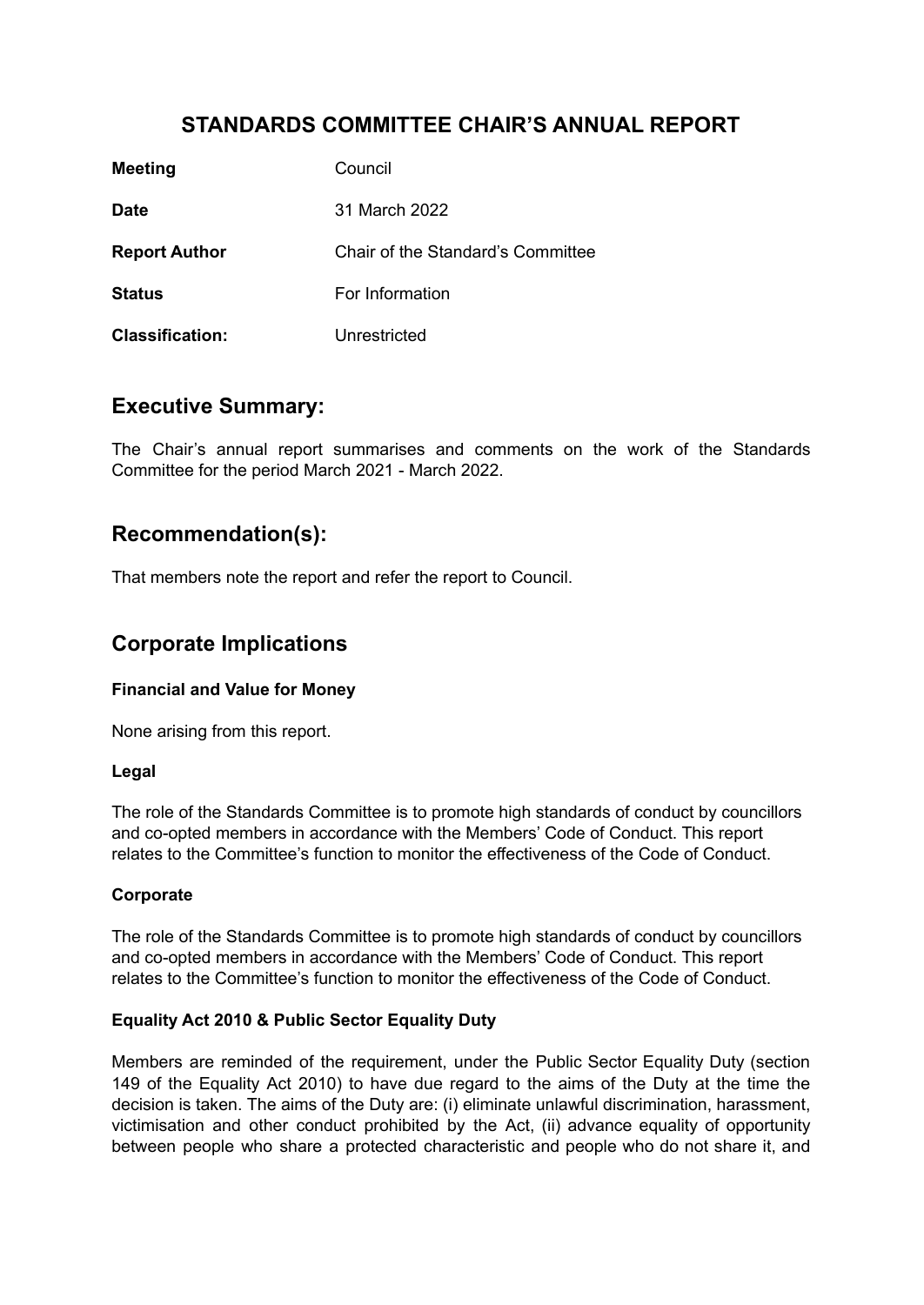(iii) foster good relations between people who share a protected characteristic and people who do not share it.

Protected characteristics: age, sex, disability, race, sexual orientation, gender reassignment, religion or belief and pregnancy & maternity. Only aim (i) of the Duty applies to Marriage & civil partnership.

This report relates to the following aim of the equality duty: -

- *● To eliminate unlawful discrimination, harassment, victimisation and other conduct prohibited by the Act.*
- *● To advance equality of opportunity between people who share a protected characteristic and people who do not share it*
- *● To foster good relations between people who share a protected characteristic and people who do not share it.*

# **CORPORATE PRIORITIES**

This report relates to the following corporate priorities: -

*● Communities*

### **1.0 Introduction**

- 1.1 This is my 2nd Annual Report as Chair of the Standards Committee.
- 1.2 With the easing of COVID restrictions we have managed to hold face to face meetings of the committee.
- 1.3 It is pleasing to say that none of the complaints made required formal investigation therefore saving the Council unnecessary expenditure.
- 1.4 Hopefully part of this year's training will incorporate myself and a member of Democratic Services attending local council meetings to explain the functions of the Standards Committee.

### **2.0 Constitutional Review Working Party (CRWP) and Standards Committee Meetings**

- 2.1 CRWP met on 15 June 2021, 11 November 2021 and 23 February 2022. We discussed the following: Members Parental leave Policy, Planning protocol changes, amendments to mandatory training for councillors, social media guidance, members' questions at Council meetings, declaration of member vacancies and questions in response to the Leader's report at Council meetings.
- 2.2 The Standards Committee meeting scheduled for 14 September 2021 was cancelled due to lack of business.